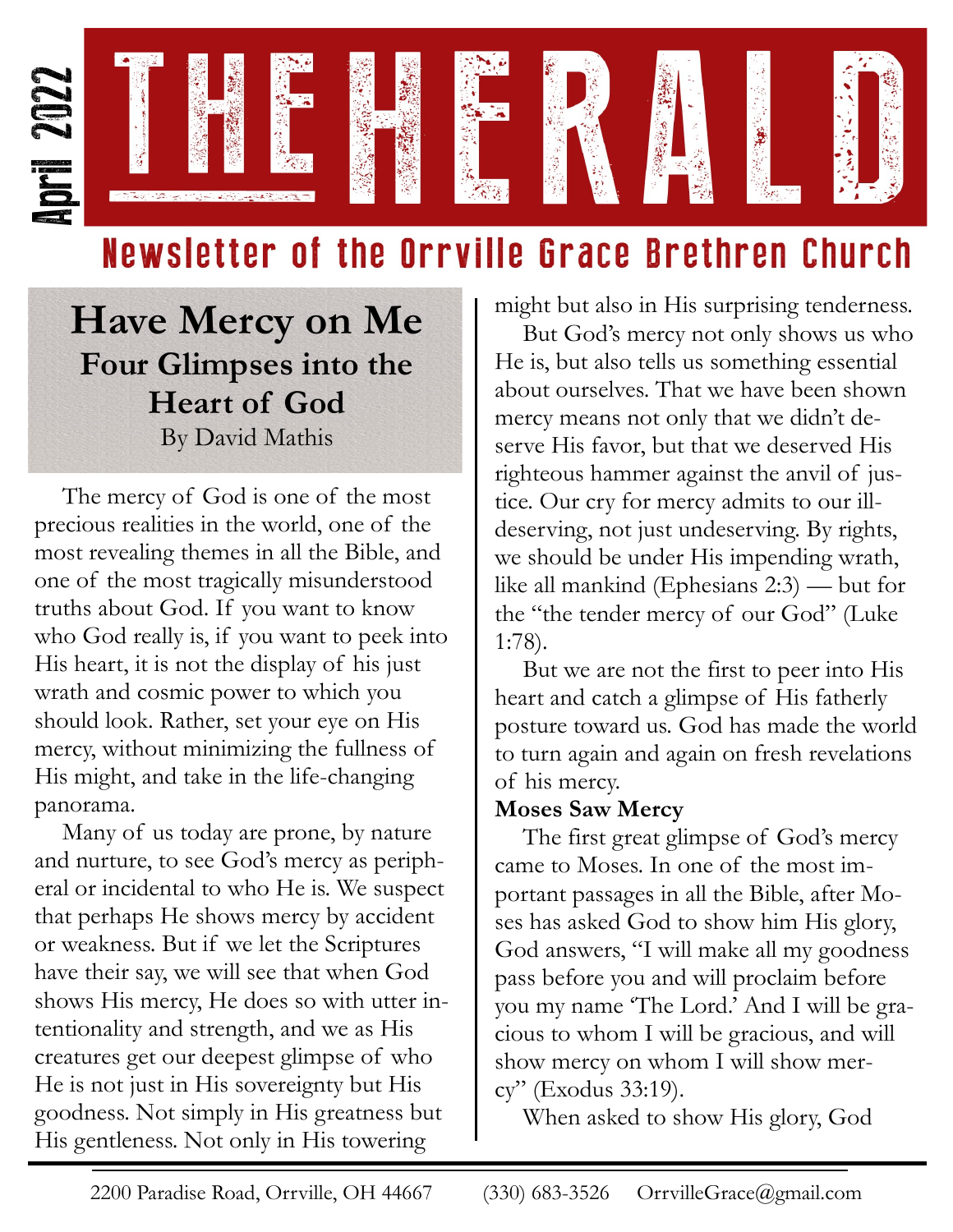puts His goodness in grace and mercy on display — and His utter freedom in showing His mercy to whomever He chooses. Israel may not be all that more righteous than Pharaoh and the Egyptians, but God's mercy on Israel is not based on Israel's efforts and earning. Rather, God, as God, is utterly free to show mercy to whom He will — and He has chosen to be merciful to His people.

Just a few verses later, as he passes Moses by, God proclaims, "The Lord, the Lord, a God merciful and gracious, slow to anger, and abounding in steadfast love and faithfulness, keeping steadfast love for thousands, forgiving iniquity and transgression and sin, but who will by no means clear the guilty, visiting the iniquity of the fathers on the children and the children's children, to the third and the fourth generation." (Exodus 34:6–7)

God is not unjust; by no means will He clear the guilty and sweep sin under the rug. But the leading revelation of His glory is his mercy. The first and greatest truth for his people to know about Him is He is "a God merciful and gracious." His grace and mercy shine as the apex of His glory. He is "slow to anger" —He will show wrath, and justly so. It would be unloving to His people if He did not get angry when they were threatened and assaulted. And yet even in such justice, He is slow to anger. Wrath is His righteous response to evil, but it is not His heart. Justice is the stem; mercy is the flower.

#### **David Fell on Mercy**

Moses's glimpse of the merciful God rightly became the leading revelation in Israel. It would be remembered, even as His people turned their backs to Him, "the Lord your God is gracious and merciful and will not turn away his face from you, if you return to Him" (2 Chronicles 30:9). The prophets celebrated Him as "gracious and merciful" (Isaiah

30:18; Joel 2:13; Jonah 4:2), but the Psalms in particular basked in His mercy (see Psalm 86:5; 103:8; 111:4; 116:5; and 145:8–9, among others).

It should be no surprise, then, that Israel's great psalmist-king, David, would cast himself utterly on the mercy of God. He began his great song of confession, Psalm 51, "Have mercy on me, O God, according to your steadfast love; according to your abundant mercy blot out my transgressions" (Psalm 51:1).

Later, when David recognized his sin against God by numbering the people, the prophet Gad gave him three options for God's discipline: "Shall three years of famine come to you in your land? Or will you flee three months before your foes while they pursue you? Or shall there be three days' pestilence in your land?" (2 Samuel 24:13). David had glimpsed the heart of God, and he knew where to fall: "Let us fall into the hand of the Lord, for His mercy is great; but let me not fall into the hand of man" (2 Samuel 24:14).

#### **Jeremiah Wept for Mercy**

In the generations after David, Israel fell into a spiral of moral decline. Eventually came the bleak moment Moses had foreseen as inevitable in the hard and wandering hearts of the people. In 587 BC the Babylonians besieged, conquered, and decimated Jerusalem. It was the most tragic and horrific moment in all the Old Testament. The city was so famished and desperate that women boiled and ate their own babies (Lamentations 4:10).

Into these blackest of times, the prophet Jeremiah penned the darkest and most despairing verses in all the Bible: the book of Lamentations. Chapter 3 is the heart of his lament, where the pain is most exposed, and hope seems almost lost. Yet even here, faith shines forth as the prophet gets a glimpse into the heart of God through His mercy.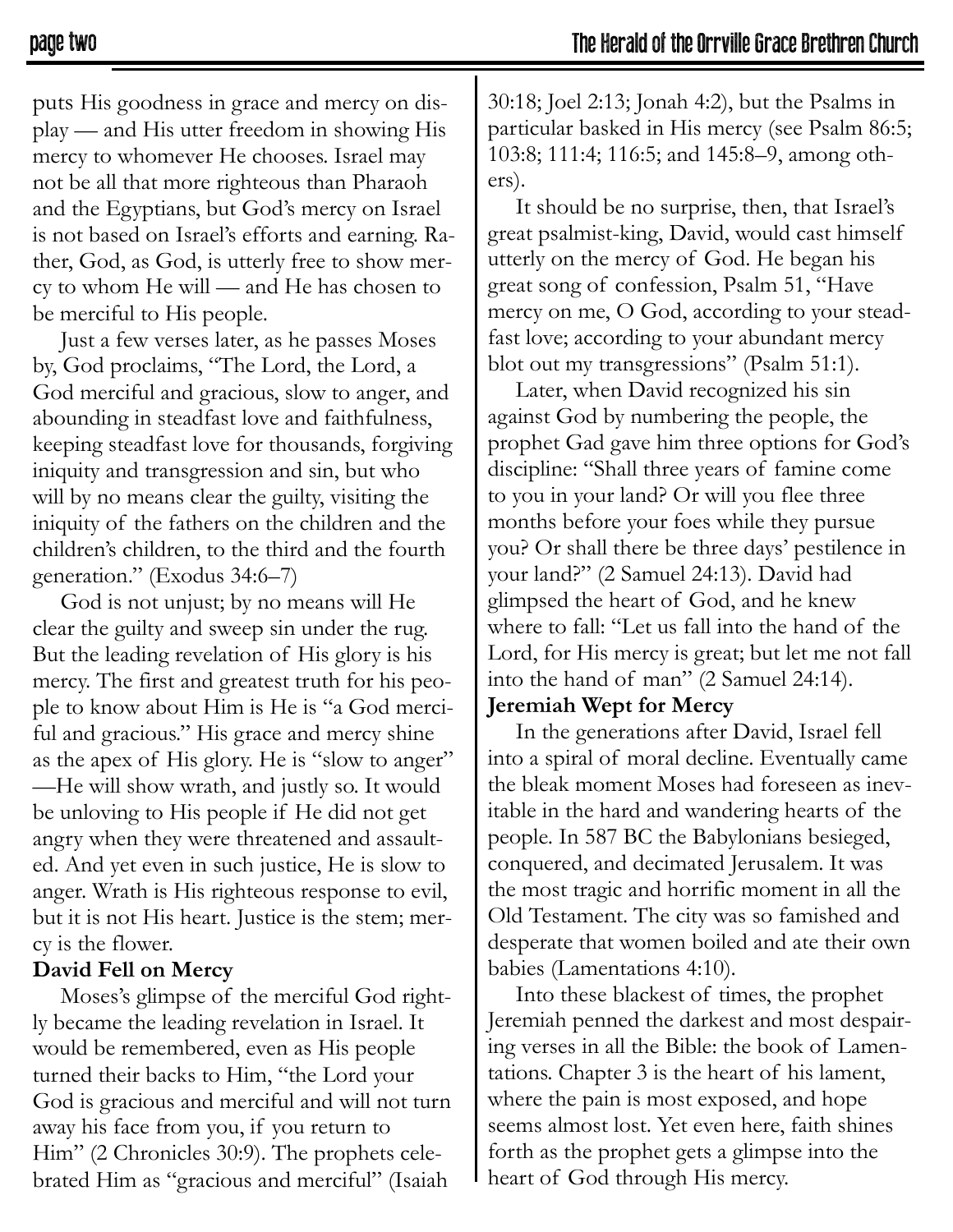"Remember my affliction and my wanderings, the wormwood and the gall! My soul continually remembers it and is bowed down within me. But this I call to mind, and therefore I have hope: The steadfast love of the Lord never ceases; His mercies never come to an end; they are new every morning; great is your faithfulness. "The Lord is my portion," says my soul, "therefore I will hope in Him." (Lamentations 3:19–24)

In the very time and the very place where God's people would be most tempted to abandon hope, the prophet points to the mercies of God, never ceasing and new every day. **Paul Marveled at Mercy**

Then, in the fullness of time, God sent His own Son not simply to dispense His mercy, but to embody it. Jesus is the Mercy of God made human. He didn't just teach His people to echo God's mercy in their lives (Matthew 5:7; 18:33; Luke 6:36; Luke 10:37), but He Himself was, and is, the mercy of God to us. Fittingly, the most prominent request made of Jesus in the Gospels is, "Have mercy on me!" (Matthew 9:27; 15:22; 17:15; 20:30–31; Mark 10:47–48; Luke 16:24; 17:13; 18:13, 38– 39), which is precisely what He did in His perfect life, sacrificial death, and triumphant resurrection — extending God's mercy not just to Israel, but to all the nations by faith.

The apostle Paul, who received his ministry because of God's mercy (1 Corinthians 7:25; 2 Corinthians 4:1; 1 Timothy 1:13, 16), became the instrument of the decisive revelation. What Moses first saw, and David fell on, and Jeremiah wept for, Paul saw on the other side of Christ, and he marveled. In all the Bible, Paul gives us the clearest vantage into, as Romans 9:16 says, the God "who has mercy" literally, the mercy-having God. In other words, God's mercy expresses His heart, as Paul will show, in a way that the demonstration of His wrath and the display of His power do not.

Romans 9:22–23 gives us the deepest glimpse into God's heart, and what we find at bottom is mercy. This is perhaps as deep as the Bible goes in explaining to us why God governs his creation as He does. Paul puts it in the form of a question, not because He's unsure of the truth, but for rhetorical effect, because it is awesome and sobering to contemplate.

 What if God, desiring to show his wrath and to make known his power, has endured with much patience vessels of wrath prepared for destruction, in order to make known the riches of His glory for vessels of mercy, which He has prepared beforehand for glory?

Make no mistake, God does make known His omnipotence. And He does show His righteous wrath. He is holy. To not demonstrate wrath in a world of sin and rebellion against Him would be untrue to Himself and unloving to his people. God is phenomenally powerful, beyond our human capacity to comprehend it. And such an almighty God does indeed show wrath at the trampling of His glory and the harming of His people. But wrath is not His heart. Severity in God always serves His heart of mercy — to make known the riches of His glory to his people, who are the vessels of His mercy.

### **Entrust Yourself to Mercy**

Our God is not simply sovereign, wonderful as it is to celebrate. And he is not only a God of uncompromising justice, thankful as we are that He is. He is the mercy-having God who invites us to look not only at His awesome authority and sovereign strength, but to set our eyes on His mercy and see into His very heart. Entrust yourself to the God who has mercy.

Originally posted on: https://www.desiringgod.org/articles/ have-mercy-on-me